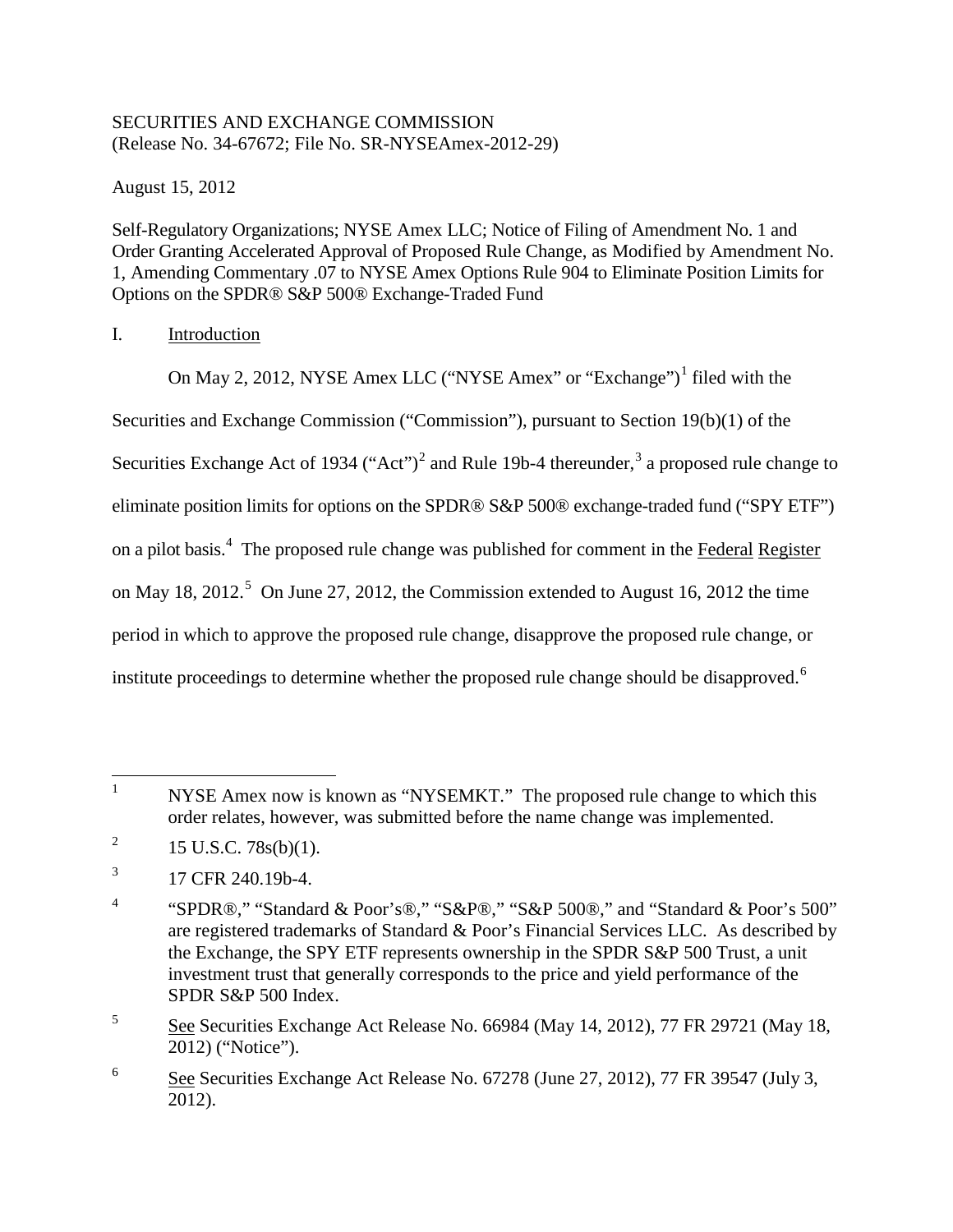The Commission received two comment letters on the proposal.<sup>[7](#page-1-0)</sup> On August 9, 2012, NYSE Amex filed Amendment No. 1 to the proposed rule change.<sup>[8](#page-1-1)</sup> The Commission is publishing this notice to solicit comments on Amendment No. 1 from interested persons and is approving the proposed rule change, as modified by Amendment No. 1, on an accelerated basis.

## II. Description of the Amended Proposal

Options on the SPY ETF ("SPY options") are American-style, p.m.-settled options that physically settle into shares of the underlying SPY ETF.<sup>[9](#page-1-2)</sup> Currently, Commentary .07 to NYSE Amex Options Rule 904 imposes a position limit for SPY options of 900,000 contracts on the same side of the market. The Exchange believes that the current position limit could deter the optimal use of SPY options as a hedging tool.<sup>10</sup> Further, it contends, the current position limit may inhibit the ability of certain large market participants, such as mutual funds and other institutional investors with substantial hedging needs, to utilize SPY options and gain meaningful exposure to the hedging function they provide. $11$ 

Thus, the Exchange's proposal, as amended, seeks to amend Commentary .07 to NYSE Amex Options Rule 904 to eliminate position limits for SPY options on a fourteen-month pilot basis set to end October 15, 2013. The Exchange states that it will perform an analysis of the initial pilot program after a twelve month period (the "Pilot Report"), which will be submitted to the

<span id="page-1-0"></span> $7^7$  See letters to Elizabeth M. Murphy, Secretary, Commission, from: John E. Andrie, Managing Member, Andrie Trading LLC, dated July 16, 2012 ("Andrie Letter"); and Jenny Klebes Golding, Senior Attorney, Legal Division, Chicago Board Options Exchange, Incorporated ("CBOE"), dated July 30, 2012 ("CBOE Letter").

<span id="page-1-1"></span><sup>&</sup>lt;sup>8</sup> In Amendment No. 1, the Exchange proposed to implement its proposal on a pilot basis and also explicitly stated that NYSE Amex Options Rule 906(b) applies to SPY options. These aspects of the proposal are described in more detail below.

<span id="page-1-2"></span><sup>&</sup>lt;sup>9</sup> See Notice, 77 FR at 29724.

<span id="page-1-3"></span><sup>&</sup>lt;sup>10</sup> Id. at 29721.

<span id="page-1-4"></span> $11$  Id. at 29722-23.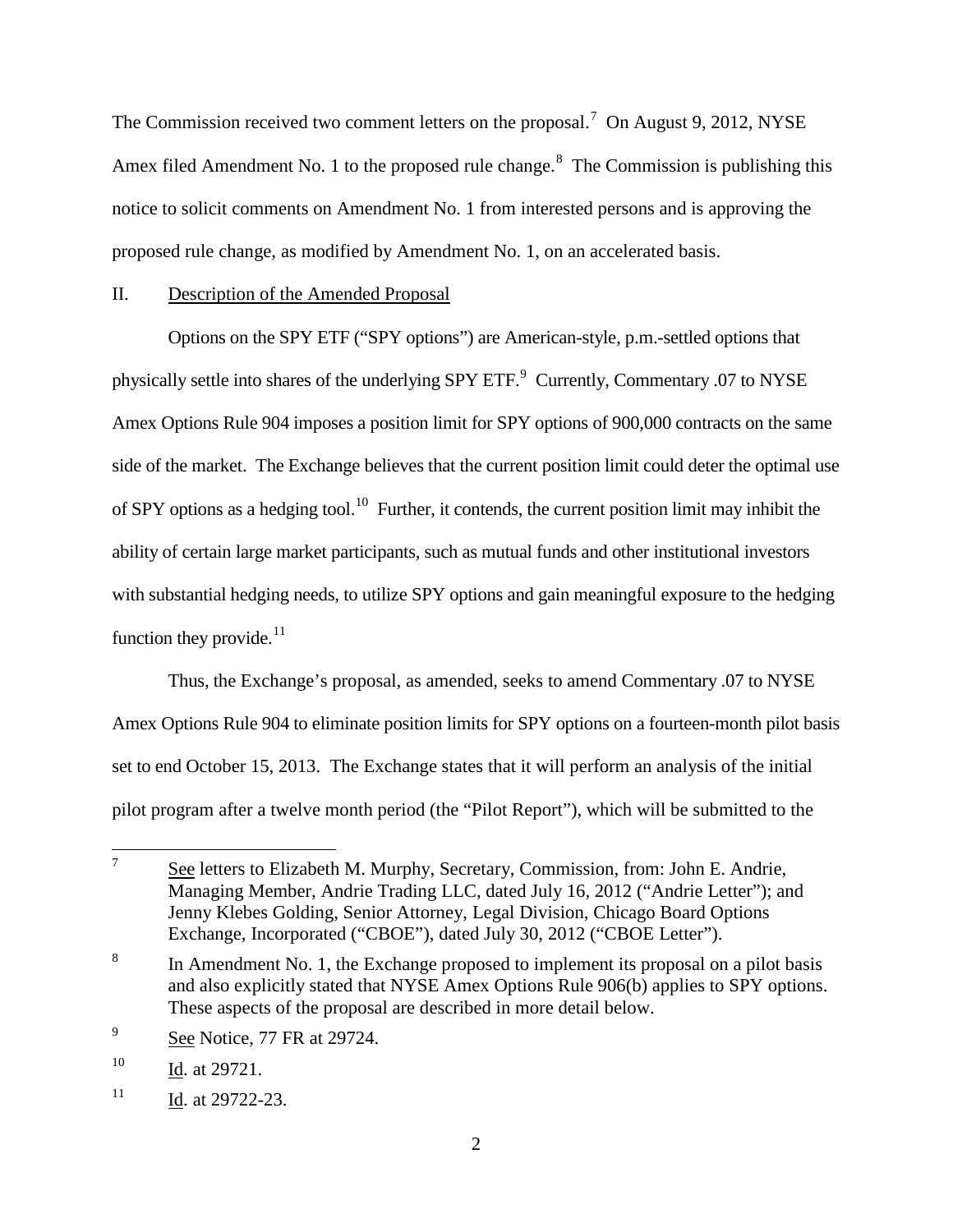Commission within thirty (30) days of the end of the Pilot Period. The Pilot Report will compare the impact of the pilot program, if any, on the volumes of SPY options and the volatility in the price of the underlying SPY contract, particularly at expiration. The Pilot Report also will detail the size and different types of strategies employed with respect to positions established in SPY options; note whether any problems, in the underlying SPY ETF or otherwise, arose as a result of the no-limit approach; and include any other information that may be useful in evaluating the effectiveness of the pilot program. In preparing the Pilot Report, the Exchange will utilize various data elements such as volume and open interest. If the pilot is not extended or permanently approved by the end of the Pilot Period, the position limits for SPY options will revert to the limits in effect at the commencement of the pilot program.

The Exchange believes that SPY options with no position limit will (1) offer investors another investment option through which they could obtain and hedge significant levels of exposure to the S&P 500 stocks, (2) be available to trade on the Exchange (and presumably all other U.S. options exchanges) electronically, and (3) provide investors with added flexibility through an additional product that, in the Exchange's view, may be better tailored to meet their particular investment, hedging, and trading needs, because, among other things, they are  $p.m.-settled.<sup>12</sup>$  $p.m.-settled.<sup>12</sup>$  $p.m.-settled.<sup>12</sup>$ 

The Exchange cites the current treatment of SPX index options<sup>[13](#page-2-1)</sup> and SPXPM index options,  $^{14}$  $^{14}$  $^{14}$  both of which, like SPY options, are based on the S&P 500, and neither of which is

<span id="page-2-0"></span><sup>&</sup>lt;sup>12</sup> Id. at 29722. In support of its proposal, the Exchange contends that the creation and redemption process for the SPY ETF allows large investors to transfer positions from a basket of stocks comprising the S&P 500 Index to an equivalent number of ETF shares (and the reverse) with relative ease, and argues that, because of this, there is no reason to disadvantage options overlying the one versus the other. Id.

<span id="page-2-1"></span><sup>&</sup>lt;sup>13</sup> SPX index options are a.m.-settled, cash-settled options on the S&P 500 Index, which list and trade exclusively on the CBOE.

<span id="page-2-2"></span><sup>&</sup>lt;sup>14</sup> SPXPM index options are p.m.-settled, cash-settled options on the S&P 500 Index, which list and trade on the C2 Options Exchange ("C2"). SPXPM, unlike SPX, is based on the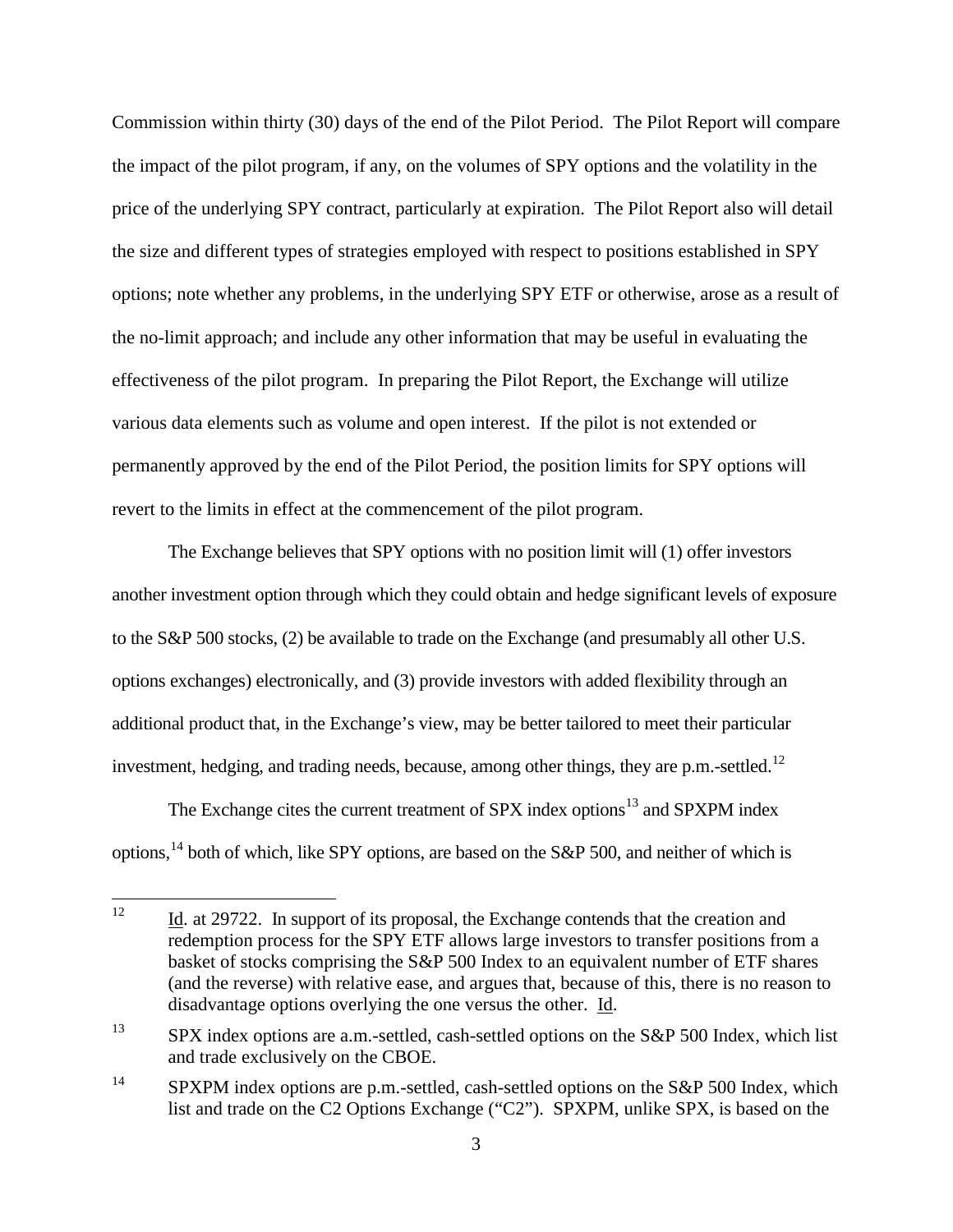subject to position limits.<sup>[15](#page-3-0)</sup> The Exchange contends that, because SPX, SPXPM, and SPY options are ultimately derivative of the same benchmark – the S&P 500 Index – they should be treated equally from a position limit perspective.<sup>[16](#page-3-1)</sup> The Exchange also argues that the Delta-Based Equity Hedge Exemption for delta-neutral option positions, $17$  which allows SPY option positions to be delta-hedged by SPX index option positions, reflects the economic equivalence of the two products.[18](#page-3-3)

The Exchange argues that, if no position limits have been found to be warranted on both

SPX and SPXPM index options, the same treatment should be extended to SPY options so that

inconsistent position limits do not produce competitive advantages and disadvantages among

contracts. The Exchange cites observations regarding competition among economically equivalent

closing value of the S&P 500 Index, and, in this respect, the Exchange states, it is very much like SPY options, which are also settled at the close, acknowledging that the SPXPM is settled into cash as opposed to shares of the underlying, like SPY options. See Notice, 77 FR at 29722.

- <span id="page-3-0"></span><sup>15</sup> Id. The Exchange notes that SPX index options are 10 times the size of SPY options, so that a position of only 90,000 SPX index options is the equivalent of a position of 900,000 SPY options. Id. The Exchange further notes that the reduced-value option on the S&P 500 Index (option symbol XSP) is the equivalent size of SPY options, and, similar to SPX index options, is not subject to position limits. Id.
- <span id="page-3-1"></span><sup>16</sup> Id. As a practical matter, the Exchange adds, investors utilize SPX, SPXPM, and SPY options and their respective underlying instruments and futures to gain exposure to the same benchmark index, the S&P 500. Id. The Exchange also states that, anecdotally, market participants perceive value in avoiding the regulatory risk of exceeding the position limit on SPY options by instead using SPX index options for their hedging needs. Although exemptions are available with respect to the position limits for SPY options, the Exchange believes that such exemptions and the regulatory burden attendant with them, in its view, may dissuade investors from using SPY options when they can instead use an SPX index option without the need for an exemption. Id. at 29723.
- <span id="page-3-2"></span><sup>17</sup> See Commentary .10 to NYSE Amex Options Rule 904.

 $\overline{a}$ 

<span id="page-3-3"></span><sup>18</sup> See Notice, 77 FR at 29722. In making this argument, the Exchange states that, given the fact that SPX index options are not subject to position limits, an Exchange member, member organization, or non-member affiliate could theoretically establish a position in SPY options far in excess of the current 900,000 contract limit, provided that the position is hedged with SPX index options.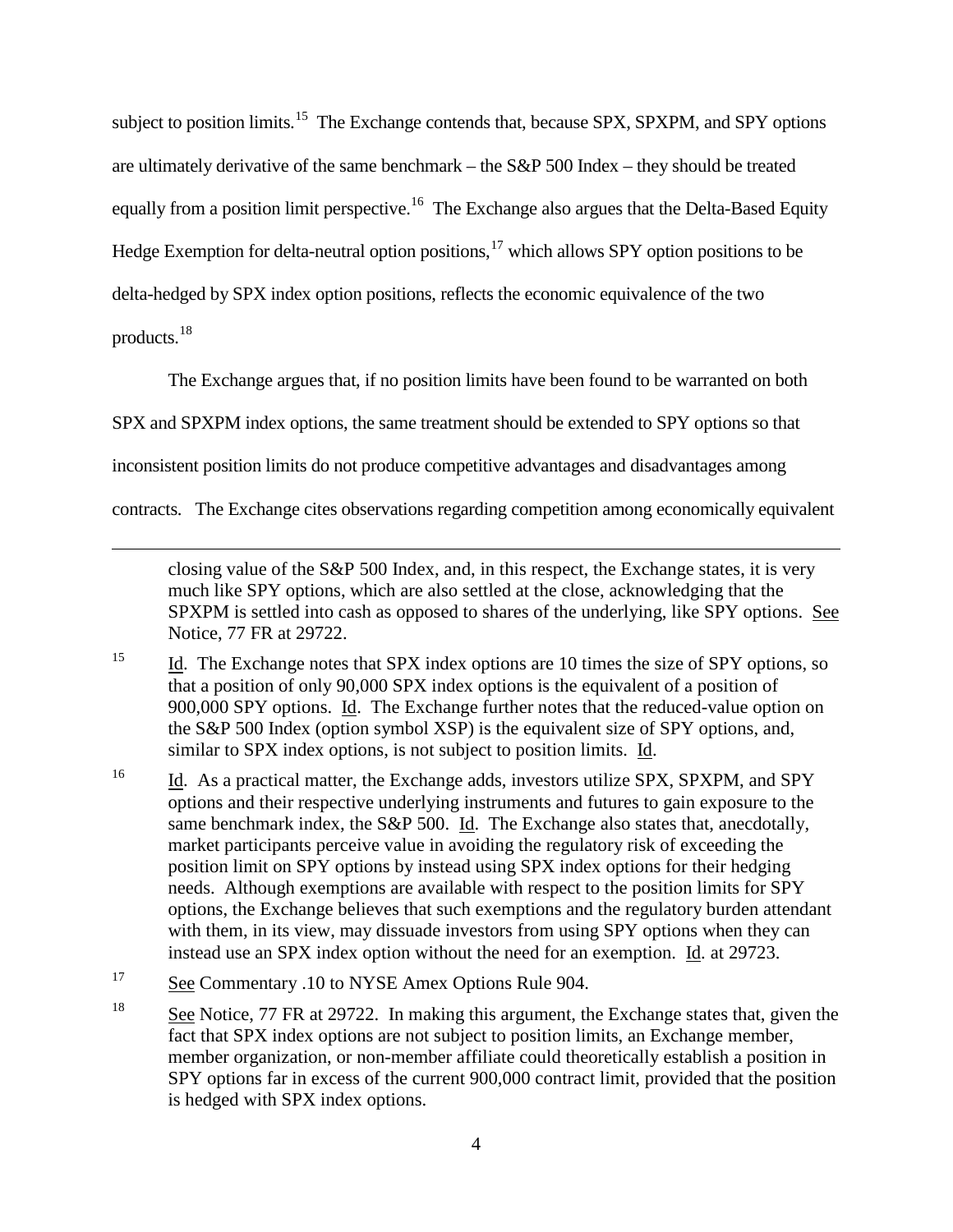products, appearing in a 2005 paper by Hans R. Dutt and Lawrence E. Harris,  $^{19}$  $^{19}$  $^{19}$  in making this argument.

The Exchange cites the Commission as noting, in its approval of the elimination of position and exercise limits with respect to SPX index options, that the markets for the securities underlying the S&P 500 Index are deep and liquid, and maintaining that this reduces concerns regarding manipulation or disruption in the underlying markets.<sup>20</sup> The Exchange represents that this would similarly be the case if position limits were eliminated for SPY options.<sup>21</sup> According to the Exchange, SPY options as well as the SPY ETF exhibit deep, liquid markets.<sup>22</sup> In this regard, the Exchange states that SPY options are currently the most actively traded option class in terms of average daily volume ("ADV"), $^{23}$  $^{23}$  $^{23}$  with ADV of 5,789,511 for year 2011 and 4,525,709 for the period January 1, 2012 to April 19, 2012.<sup>[24](#page-4-5)</sup> The Exchange also provides figures indicating that the SPY ETF ADV was 218,227,747 for year 2011 and 145,164,527 for the period January 1, 2012 to April 19, 2012.<sup>25</sup> The Exchange represents further that there is tremendous liquidity in the component securities upon which the S&P 500 is based, providing figures indicating that the component securities' ADV was 3,289,595,675 for year 2011 and 2,851,457,600 for the period January 1, 2012 to April 19, 2012.<sup>[26](#page-4-7)</sup>

<span id="page-4-0"></span><sup>&</sup>lt;sup>19</sup> See The Journal of Futures Markets, Vol. 25, no. 10, 945-965 (2005) ("Position Limits" for Cash-Settled Derivative Contracts," by Hans R. Dutt and Lawrence E. Harris) ("Dutt-Harris Paper").

<span id="page-4-1"></span> $20$  See Notice, 77 FR at 29723.

<span id="page-4-2"></span> $^{21}$  Id.

<span id="page-4-3"></span><sup>22</sup> Id.

<span id="page-4-4"></span><sup>23</sup> Id. at 29721.

<span id="page-4-5"></span><sup>&</sup>lt;sup>24</sup> Id. at 29723.

<span id="page-4-6"></span><sup>25</sup> Id.

<span id="page-4-7"></span><sup>&</sup>lt;sup>26</sup> Id. at 29723-24.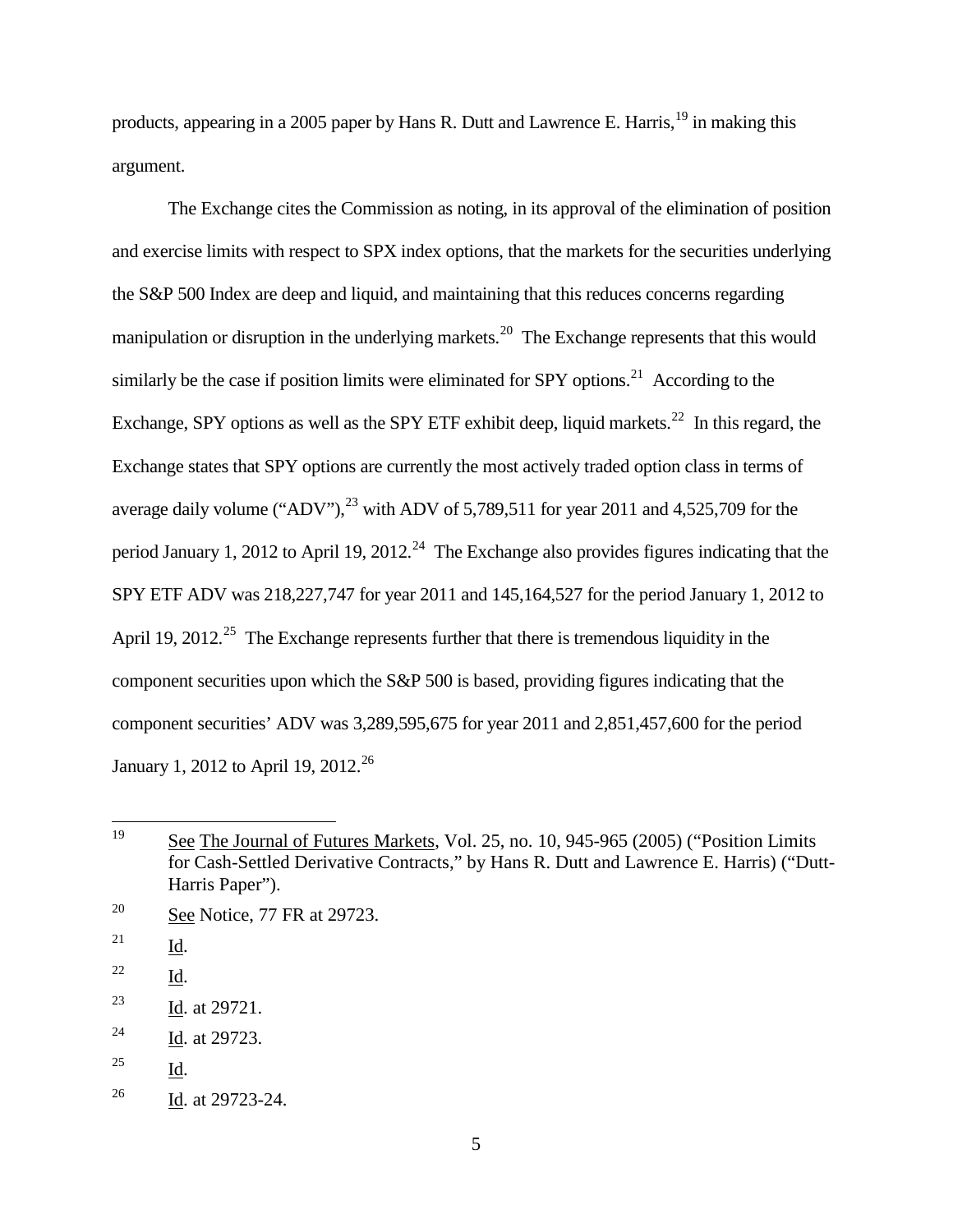The Exchange also believes that the SPY ETF's market capitalization is at a level consistent with that which the Commission has previously determined to be sufficiently large, in tandem with the depth and liquidity of the markets for the SPY ETF, to reduce concerns regarding manipulation.<sup>[27](#page-5-0)</sup> In this regard, the Exchange provides figures indicating that the average SPY ETF market capitalization was \$89,533,777,897 for year 2011 and \$99,752,986,022 for the period January 1, 2012 to April 19, 2012.<sup>[28](#page-5-1)</sup>

The Exchange further cites the Dutt-Harris Paper in addressing possible concerns that the elimination of the position limit on SPY options could raise the risk of market manipulation. The Exchange believes that the Dutt-Harris analysis, which focuses on concerns relating to manipulation of cash-settled derivatives, suggests that whatever manipulation risk does exist in a cash-settled, broad-based product such as the SPXPM index option, the corresponding risk in a physicallysettled, but equally broad-based product such as the SPY option, is likely to be equally low, if not lower. $29$ 

In assessing the appropriateness of eliminating position limits for SPY options, the Exchange also notes its rules setting forth reporting requirements for large options positions and, among other things, the Exchange's ability to impose higher margin requirements upon accounts

<span id="page-5-0"></span><sup>&</sup>lt;sup>27</sup> Id. at 29724.

<span id="page-5-1"></span><sup>&</sup>lt;sup>28</sup> Id. The Exchange also provides figures indicating that the average S&P 500 Index market capitalization was \$11,818,270,341,270 for year 2011 and \$12,547,946,920,000 for the period January 1, 2012 to April 19, 2012. Id.

<span id="page-5-2"></span><sup>&</sup>lt;sup>29</sup> See Notice, 77 FR at 29723. In this context, the Exchange notes the observation of the Dutt-Harris Paper that the manipulation of such instruments as U.S. exchange-traded, cash-settled derivative contracts requires "very large trades that are costly to make and easy to detect through conventional surveillance," and argues that the same observation applies equally to SPY options. Id.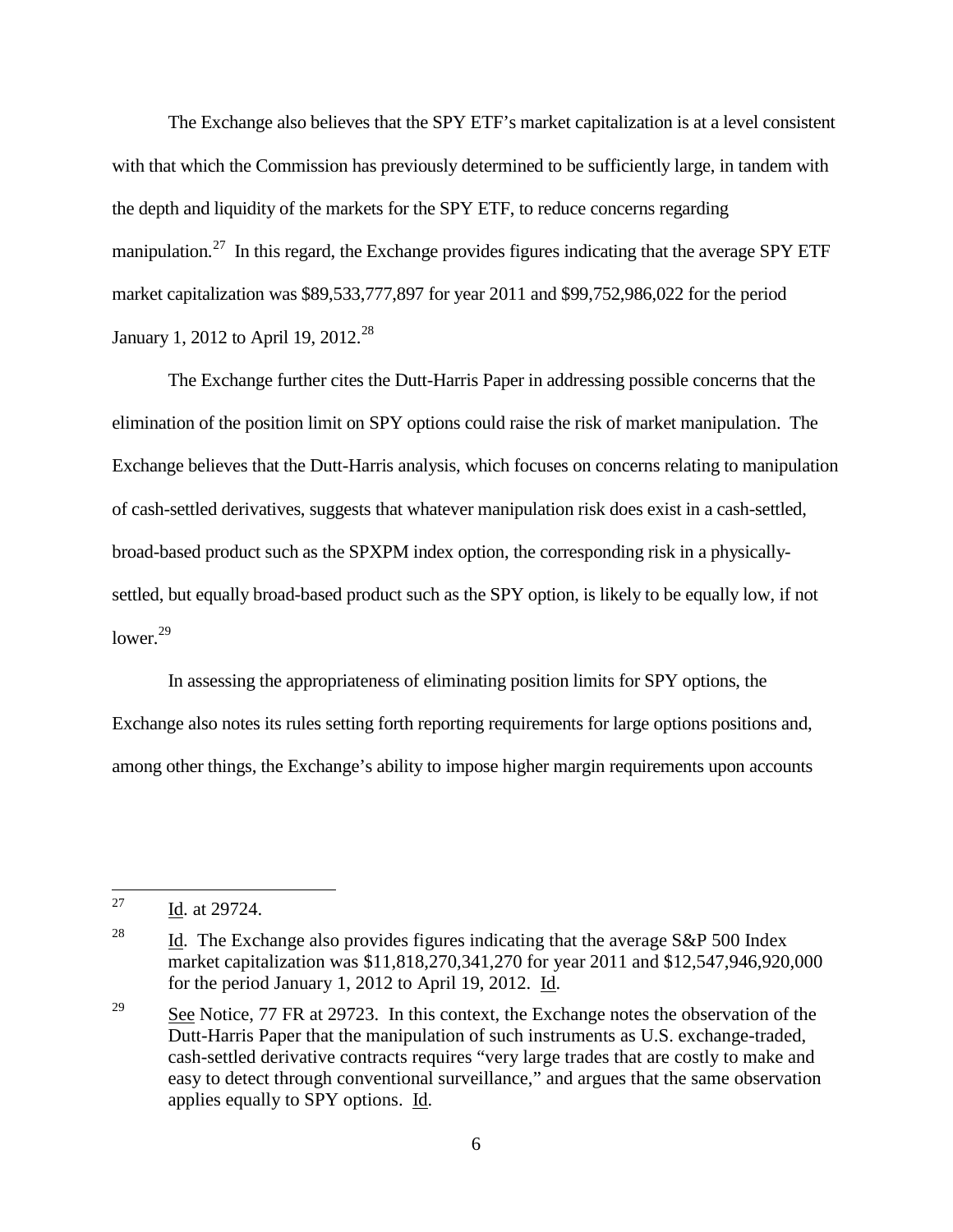that it determines to be under-hedged.<sup>[30](#page-6-0)</sup> The Exchange further states that the reporting, surveillance, and monitoring mechanisms that it currently has in place for certain other option products that trade on the Exchange without position limits are effective and could easily accommodate SPY options.

Finally, with respect to concerns that the elimination of position limits for SPY options could result in, or increase, market-on-close volatility, the Exchange believes that the ability to hedge SPY options with shares of the SPY ETF reduces the likelihood of such volatility.<sup>[31](#page-6-1)</sup> In this regard, the Exchange argues that, because SPY options are physically-settled, they can be easily hedged via long or short positions in shares of the SPY ETF, which, as discussed at supra note 12 and accompanying text, the Exchange maintains can be easily created or redeemed as needed.<sup>[32](#page-6-2)</sup>

## III. Comment Summary

The Commission received two comment letters on the proposal. One letter supported the proposed elimination of position limits on SPY options.<sup>33</sup> The commenter also expressed a belief that elimination of SPY option position limits would result in more trading business on regulated exchanges, as opposed to other venues, and would improve market transparency.<sup>[34](#page-6-4)</sup> A

<span id="page-6-4"></span><sup>34</sup> Id.

<span id="page-6-0"></span><sup>&</sup>lt;sup>30</sup> See Notice, 77 FR at 29724; see also NYSE Amex Options Rule 906. Additionally, the Exchange notes that Rule 15c3-1 under the Act imposes a capital charge on members to the extent of any margin deficiency resulting from the higher margin requirement. See Notice, 77 FR at 29724.

<span id="page-6-1"></span><sup>&</sup>lt;sup>31</sup> See Notice, 77 FR at 29724-25.

<span id="page-6-2"></span><sup>32</sup> Id.

<span id="page-6-3"></span><sup>33</sup> See Andrie Letter.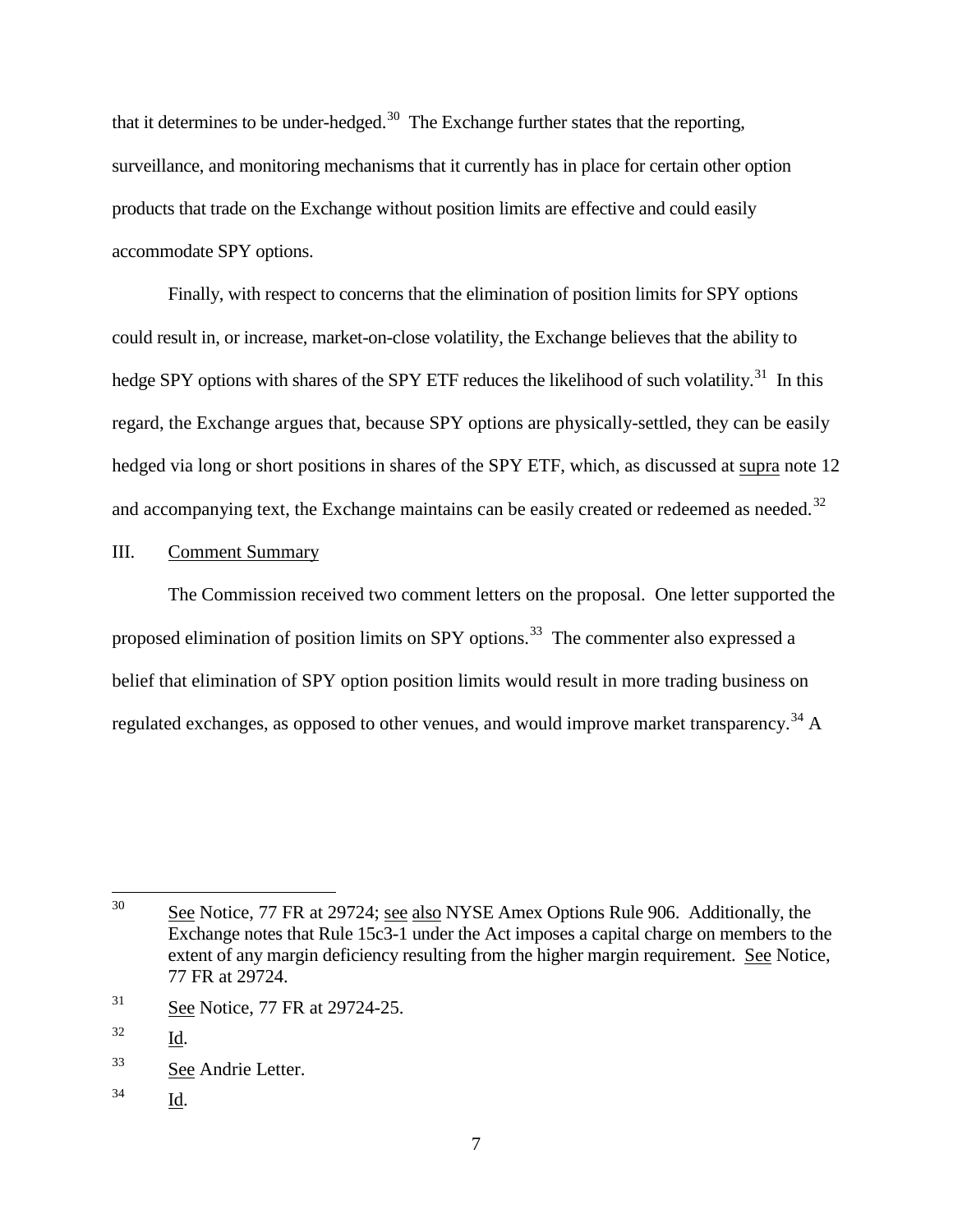second comment letter neither supported nor opposed the proposal, but suggested that a reporting requirement would be useful should position and exercise limits be eliminated for SPY options.<sup>[35](#page-7-0)</sup>

## IV. Discussion and Commission Findings

After careful review, the Commission finds that the proposed rule change is consistent with the requirements of the Act and the rules and regulations thereunder applicable to a national securities exchange.<sup>[36](#page-7-1)</sup> In particular, the Commission finds that the proposed rule change is consistent with Section  $6(b)(5)$  of the Act,<sup>[37](#page-7-2)</sup> which requires, among other things, that the rules of a national securities exchange be designed to prevent fraudulent and manipulative acts and practices, to promote just and equitable principles of trade, to foster cooperation and coordination with persons engaged in regulating, clearing, settling, processing information with respect to, and facilitating transactions in securities, to remove impediments to and perfect the mechanism of a free and open market and a national market system, and, in general, to protect investors and the public interest; and not be designed to permit unfair discrimination between customers, issuers, brokers or dealers.

Position and exercise limits serve as a regulatory tool designed to address manipulative schemes and adverse market impact surrounding the use of options. Since the inception of standardized options trading, the options exchanges have had rules limiting the aggregate number of options contracts that a member or customer may hold or exercise.<sup>[38](#page-7-3)</sup> These position

<span id="page-7-0"></span><sup>&</sup>lt;sup>35</sup> See CBOE Letter. In Amendment No. 1 the Exchange responded to this comment by stating explicitly that the hedge reporting requirements of NYSE Amex Options Rule 906(b) apply to SPY options.

<span id="page-7-1"></span><sup>&</sup>lt;sup>36</sup> In approving this proposed rule change, the Commission has considered the proposed rule's impact on efficiency, competition, and capital formation. See 15 U.S.C. 78c(f).

<span id="page-7-2"></span> $37$  15 U.S.C. 78f(b)(5).

<span id="page-7-3"></span><sup>38</sup> See, e.g., Securities Exchange Act Release No. 45236 (January 4, 2002), 67 FR 1378 (January 10, 2002) (SR-Amex-2001-42).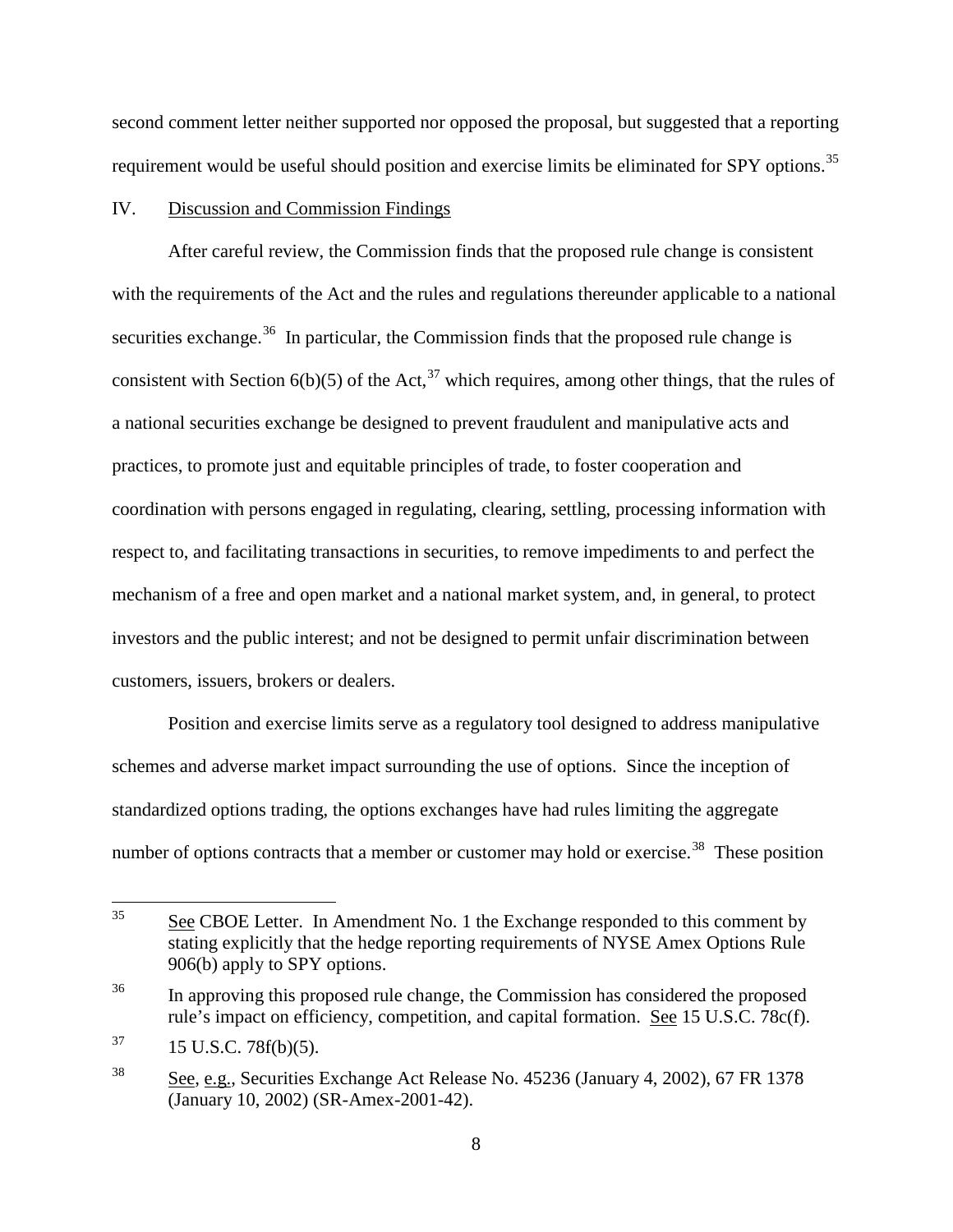and exercise limits are intended to prevent the establishment of options positions that can be used or might create incentives to manipulate the underlying market so as to benefit the options position.[39](#page-8-0) In particular, position and exercise limits are designed to minimize the potential for mini-manipulations and for corners or squeezes of the underlying market.<sup>40</sup> In addition, such limits serve to reduce the possibility for disruption of the options market itself, especially in illiquid classes. $41$ 

In general, the Commission has taken a gradual, evolutionary approach toward expansion of position and exercise limits for option products overlying certain ETFs where there is considerable liquidity in both the underlying cash markets and the options markets, and, in the case of certain broad-based index options, toward elimination of such limits altogether.<sup>42</sup> The Commission has been careful to balance two competing concerns when considering proposals by the self-regulatory organizations to change position and exercise limits. The Commission has recognized that the limits can be useful to prevent investors from disrupting the market in securities underlying the options. At the same time, the Commission has determined that limits should not be established in a manner that will unnecessarily discourage participation in the options market by institutions and other investors with substantial hedging needs or to prevent

<span id="page-8-0"></span> <sup>39</sup> See, e.g., Securities Exchange Act Release No. 47346 (February 11, 2003), 68 FR 8316 (February 20, 2003) (SR-CBOE-2002-26).

<span id="page-8-1"></span><sup>40</sup> Id.

<span id="page-8-2"></span><sup>41</sup> Id.

<span id="page-8-3"></span> $42$  The Commission's incremental approach to approving changes in position and exercise limits for option products overlying certain ETFs is well-established. See Securities Exchange Act Release No. 64695 (June 17, 2011), 76 FR 36942, n.19 and accompanying text (June 23, 2011) (SR-Phlx-2011-58) (approving increase of SPY option position limit to 900,000 contracts).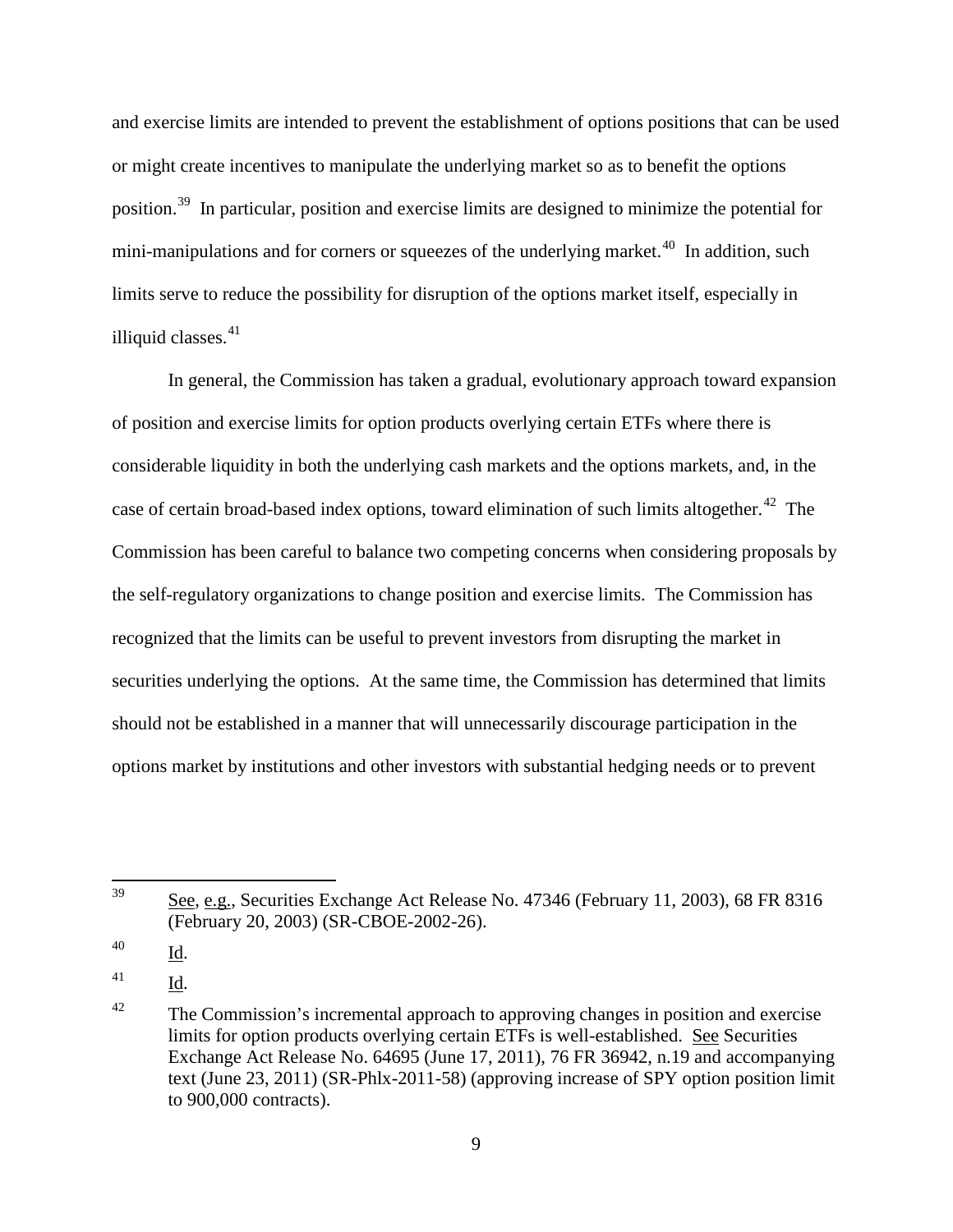specialists and market-makers from adequately meeting their obligations to maintain a fair and orderly market.<sup>[43](#page-9-0)</sup>

The Commission has carefully considered the Exchange's proposal. The Exchange argues that SPY options are ultimately derivative of the S&P 500 Index, and should therefore be treated, from a position limit perspective, similarly to index options based on the S&P 500 which have no position limits, such as SPX and SPXPM. However, in reviewing the Exchange's arguments, the Commission considered certain noteworthy differences that exist, in its view, between SPY options and those index option products.

Among other things, SPX and SPXPM are cash-settled options on the S&P 500 Index. SPY options, on the other hand, are physically-settled options on a single security – the SPY ETF. Moreover, SPY options settle into shares of the SPY ETF, a single security, the performance of which, in turn, generally corresponds to the performance of the S&P 500 Index. Thus, unlike SPX and SPXPM, SPY options are indirectly based on the performance of the individual components of the S&P 500 Index.

Nevertheless, in spite of such differences, the Commission believes that SPY options have certain characteristics that serve to mitigate the concerns that position limits are designed to address. As the Exchange has represented, SPY options are the most actively traded options in terms of ADV. That, in combination with the depth and liquidity of the markets for the underlying SPY ETF as well as the component securities of the S&P 500 Index, and the surveillance capabilities of the Exchange, support the elimination of position limits for SPY options while still helping to ensure that large positions in such options will not unduly disrupt trading in the options or in the underlying SPY ETF. Given the Exchange's belief that

<span id="page-9-0"></span> <sup>43</sup> See Securities Exchange Act Release No. 40969 (January 22, 1999), 64 FR 4911 (February 1, 1999) (SR-CBOE-98-23).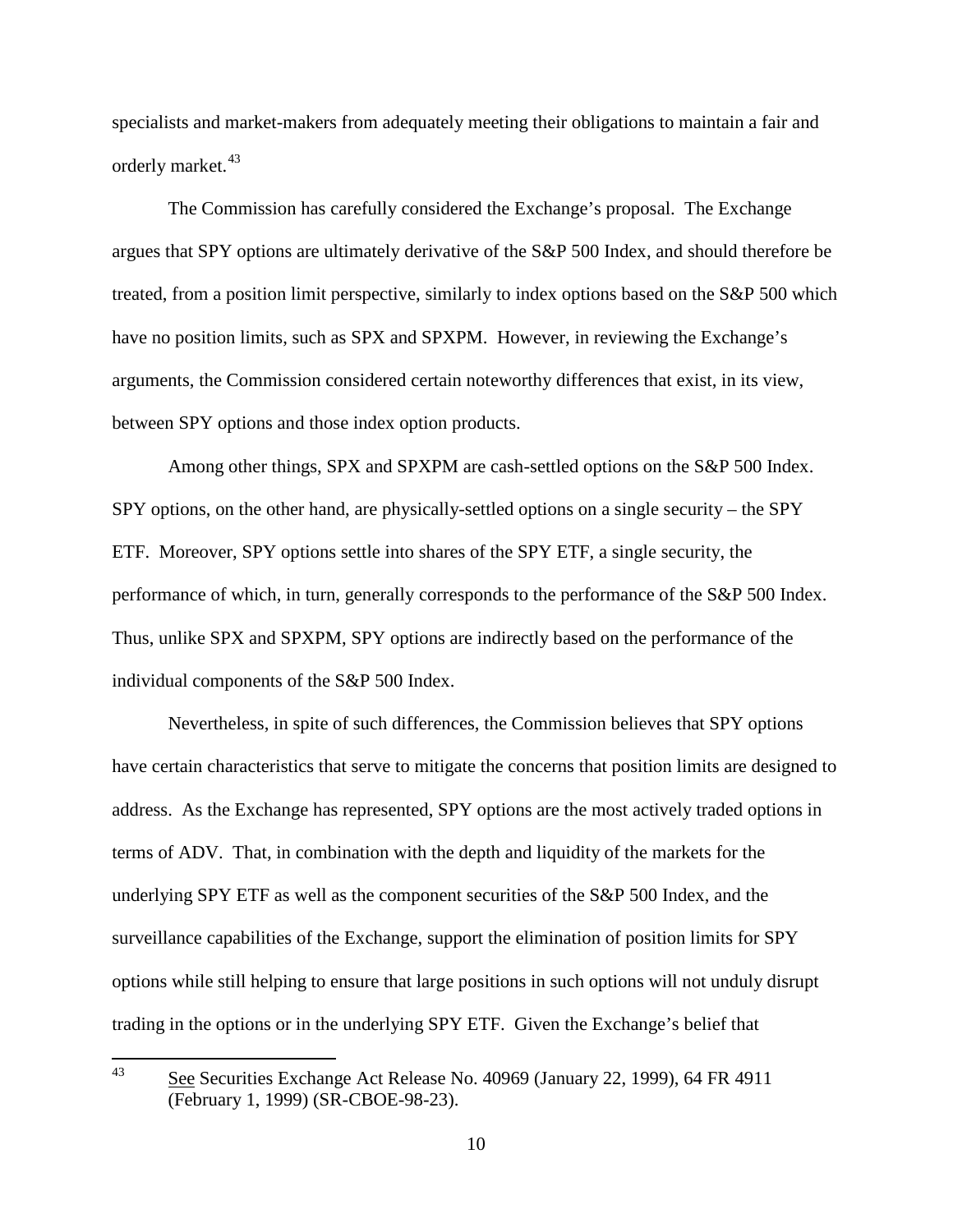eliminating position limits will afford investors more flexibility in meeting their particular investment, hedging, and trading needs, the Commission believes that it is consistent with the Act and appropriate, at this time, to allow SPY options to be traded on the Exchange without position limits on a pilot basis. The Commission believes that eliminating position limits on the highly liquid SPY options represents the next step of a measured approach to position limits on these options.

As an initial matter, the Commission notes that certain characteristics unique to SPY options, taken together, significantly mitigate concerns regarding manipulation or potential disruptions of the markets for SPY options or the underlying SPY ETF. Importantly, and as supported by the figures the Exchange has provided, the markets for SPY options, the underlying SPY ETF, and the component securities upon which the S&P 500 Index is based are extremely deep and liquid.<sup>44</sup> Figures provided by the Exchange also reflect enormous capitalization of both the SPY ETF and the S&P 500 Index.<sup>45</sup> Given these characteristics, the Commission believes that removing position limits may benefit investors by bringing additional depth and liquidity, in terms of both volume and open interest, to SPY option classes without raising significant concerns about manipulation or potential market disruption. As set forth in more detail below, however, the Commission is approving the proposal on a pilot basis, during which the Exchange will monitor and report to the Commission on the impact of the removal of SPY option position limits on the SPY option market as well as the markets for the underlying securities.

<span id="page-10-0"></span> <sup>44</sup> See Notice, 77 FR at 29723-24.

<span id="page-10-1"></span><sup>&</sup>lt;sup>45</sup> Id. at 29724. The Commission also notes that, according to the Exchange, the creation and redemption mechanism for SPY ETF shares is robust, as evidenced by its close tracking of its benchmark index, and limited only by the number of shares available in the component securities of the S&P 500 Index. Id.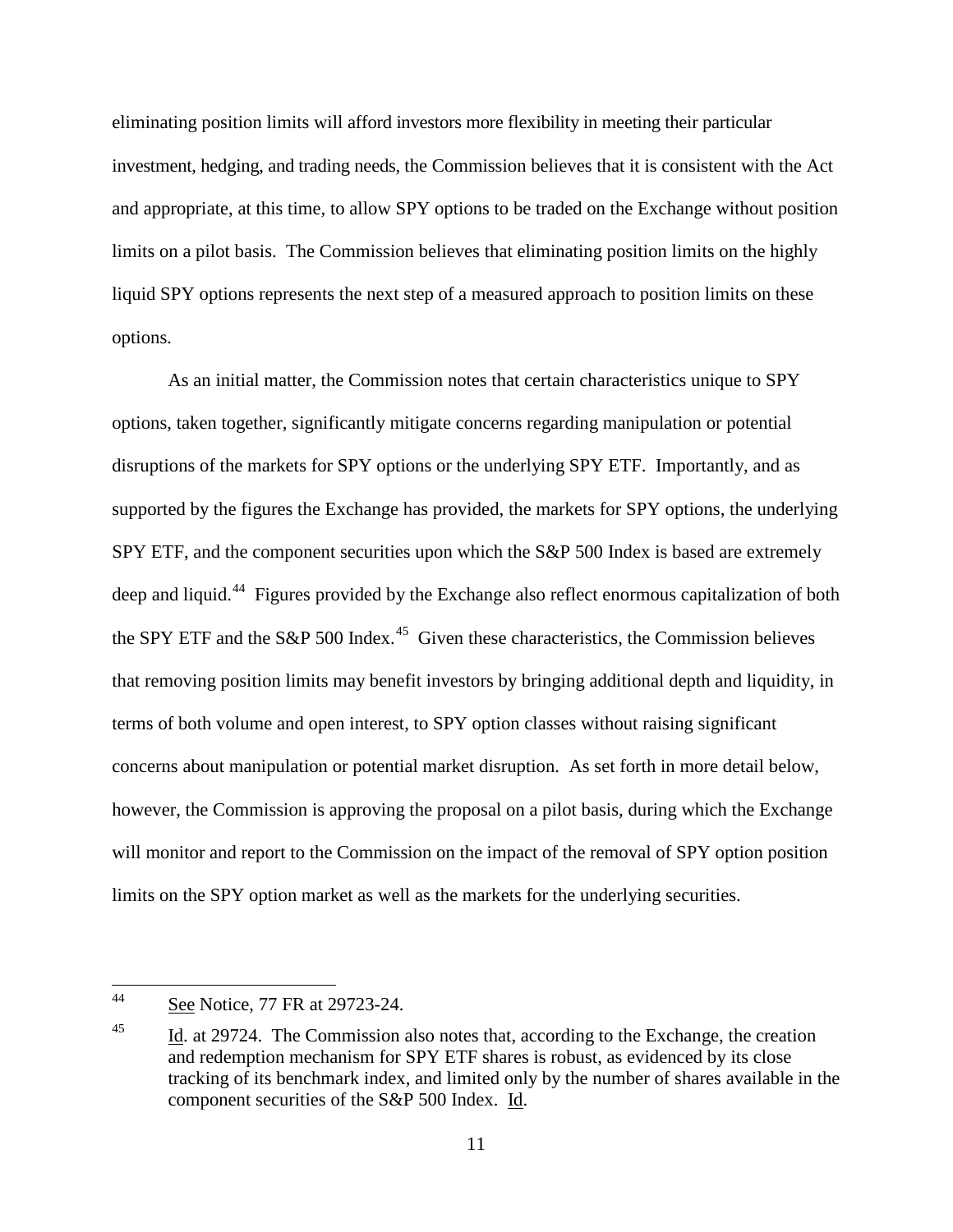The Commission also believes that the Exchange's reporting requirements and surveillance systems should enable it to detect and deter any trading abuses that might arise from the elimination of position limits for SPY options.<sup>[46](#page-11-0)</sup> These safeguards also should enable the Exchange to monitor large positions to identify instances of potential risk and provide the Exchange with the information to determine whether to impose additional margin and/or whether to assess capital charges upon a member organization carrying the account.

In this regard, the Commission believes that financial requirements imposed by the Exchange and the Commission help allay concerns that an Exchange member or its customer may try to maintain an inordinately large, unhedged SPY option position. Current margin and risk-based haircut methodologies serve to limit the size of positions maintained by any one account by increasing the margin and/or capital that a member must maintain for a large position held by it or by its customer.<sup>[47](#page-11-1)</sup> The Exchange also has the authority under its rules to impose a higher margin requirement upon the member or member organization when it determines a higher requirement is warranted.<sup>[48](#page-11-2)</sup> In addition, Rule 15c3-1 imposes a capital charge on members to the extent of any margin deficiency resulting from the higher margin requirement. Further, the OCC will serve as the counter-party guarantor in every exchange-traded transaction.

As the Exchange notes, NYSE Amex Options Rule 906(a) requires Exchange members to report to the Exchange any account with an aggregate position (whether long or short) of 200 or

<span id="page-11-0"></span><sup>&</sup>lt;sup>46</sup> See Notice, 77 FR at 29724. The Commission also expects that the Exchange's surveillance procedures should enable the Exchange to assess and respond to market concerns at an early stage.

<span id="page-11-1"></span> $47$  The Commission's net capital rule, Rule 15c3-1 under the Act, requires a capital charge equal to the maximum potential loss on a broker-dealer's aggregate index position over a  $+$  (-) 10% market move.

<span id="page-11-2"></span><sup>&</sup>lt;sup>48</sup> See NYSE Amex Options Rule 462(e).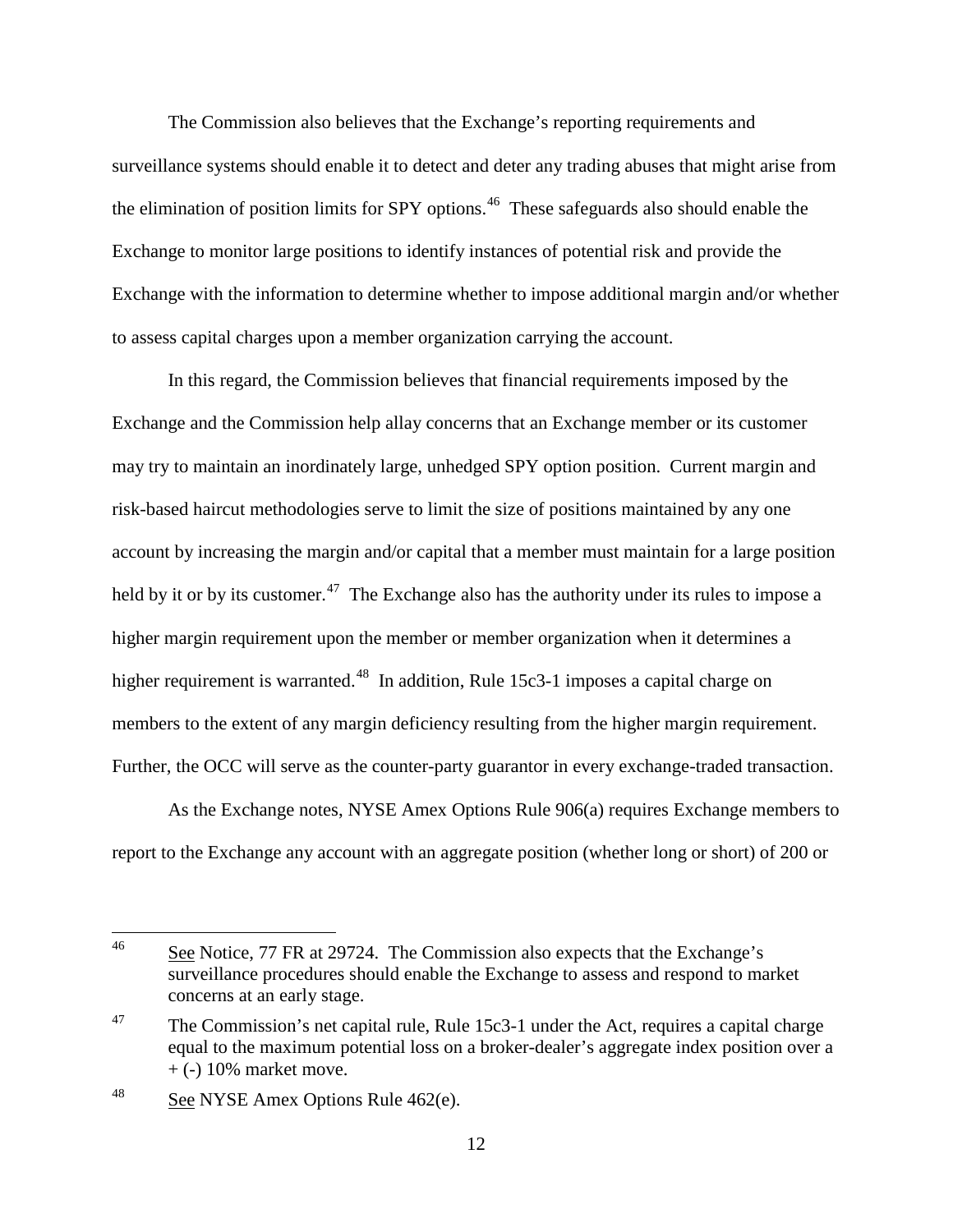more options contracts where the underlying security is a stock or ETF share.<sup>[49](#page-12-0)</sup> In addition, as the Exchange sets forth in Amendment No. 1, NYSE Amex Options Rule 906(b) requires each member (other than an Exchange market-maker) that maintains a position in excess of 10,000 non-FLEX equity option contracts on the same side of the market, on behalf of its own account or for the account of a customer, to report to the Exchange whether and how such position is hedged.<sup>[50](#page-12-1)</sup> If the position is under-hedged, pursuant to Rule 906(b), the Exchange may consider imposing additional margin upon the account maintaining such under-hedged position.<sup>[51](#page-12-2)</sup> CBOE suggests that the Exchange's proposal lacks a hedge reporting requirement,<sup>[52](#page-12-3)</sup> but the Exchange affirms in Amendment No. 1 that the requirements of Rule  $906(b)$  apply to SPY options.<sup>53</sup> Moreover, the Exchange asserts in Amendment No. 1 that the hedge reporting requirements of Rule 906(b) are actually more stringent than those cited in the CBOE Letter applicable to certain index options.<sup>54</sup> The Commission believes that, if problems were to occur during the Pilot Period, the market surveillance of large positions should help the Exchange to take the appropriate action to avoid any manipulation or market risk concerns.<sup>[55](#page-12-6)</sup>

The Commission believes further that, to the extent that the elimination of SPY option position limits results in movement of trading interest from the OTC market onto the

<span id="page-12-5"></span><sup>54</sup> Id.

<span id="page-12-0"></span> <sup>49</sup> See NYSE Amex Options Rule 906(a).

<span id="page-12-1"></span><sup>50</sup> See NYSE Amex Options Rule 906(b).

<span id="page-12-2"></span><sup>51</sup> Id.

<span id="page-12-3"></span><sup>52</sup> See CBOE Letter.

<span id="page-12-4"></span><sup>&</sup>lt;sup>53</sup> See Amendment No. 1 to the proposed rule change.

<span id="page-12-6"></span><sup>&</sup>lt;sup>55</sup> In addition to the aforementioned reporting requirements, the Commission notes that the Exchange would have, through its membership in the Intermarket Surveillance Group, access to information concerning the trading of the securities underlying the S&P 500 Index, i.e., the securities that are used to create or redeem SPY ETF shares.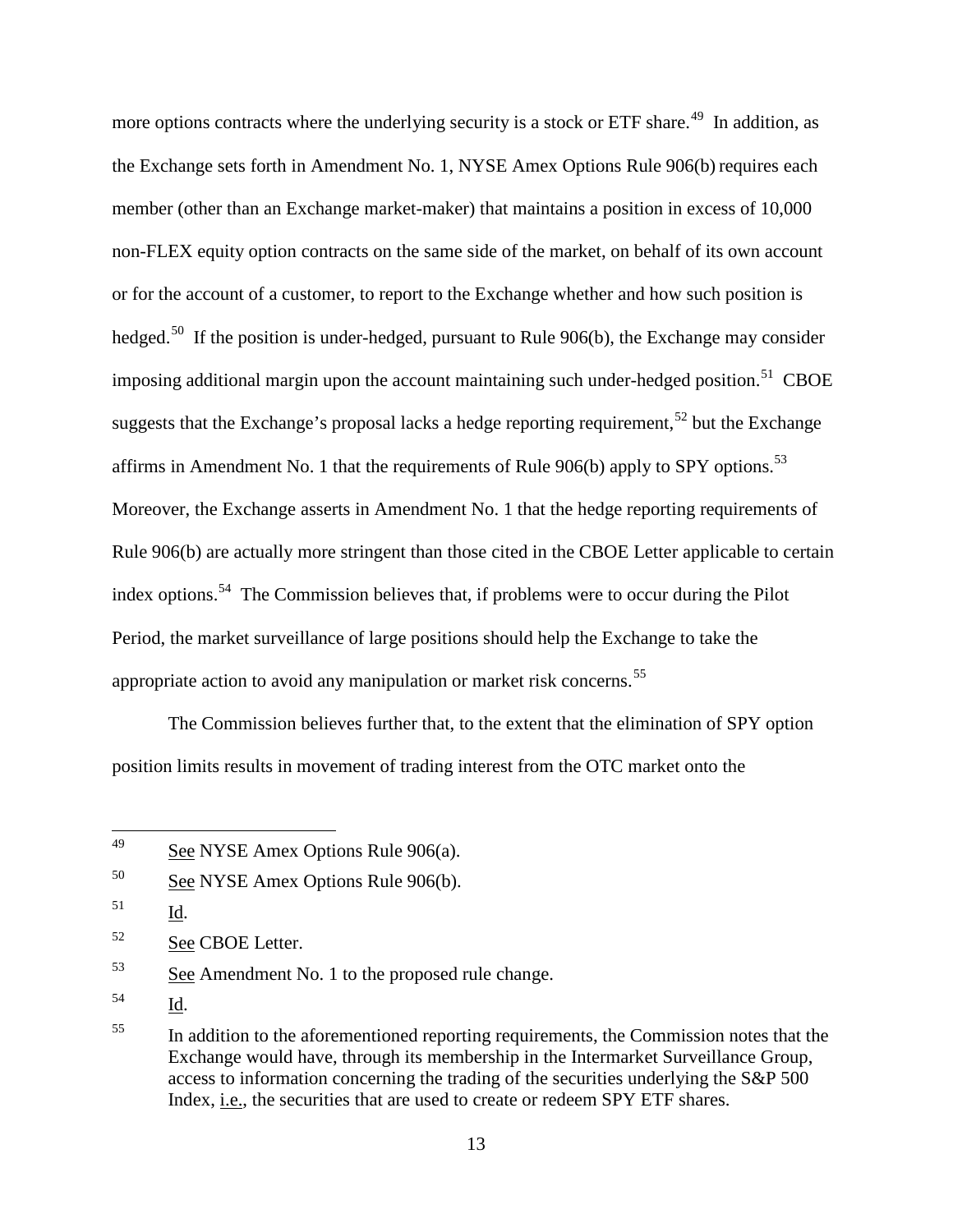Exchange,<sup>[56](#page-13-0)</sup> transparency in the SPY option market would be enhanced, which is a benefit for investors.

Notwithstanding the protections discussed above, the Commission believes that a prudent approach is warranted with respect to the Exchange's proposal to eliminate position limits for SPY options. In this regard, the Commission believes that the risks of manipulation and potential market disruption are significantly mitigated as discussed above. To the extent the potential for adverse effects on the markets for the SPY ETF or the S&P 500 component securities underlying the SPY ETF continues to exist, the Exchange's proposal to implement this change on a pilot basis should help to address this concern. Accordingly, the Commission is approving the proposal, as amended, on a fourteen-month pilot basis.<sup>57</sup> Within thirty (30) days of the end of the Pilot Period the Exchange will be required to submit to the Commission the Pilot Report. The Pilot Report will compare the impact of the pilot program, if any, on the volumes of SPY options and the volatility in the price of the underlying SPY contract, particularly at expiration. The Pilot Report will also detail the size and different types of strategies employed with respect to positions established in SPY options; note whether any problems, in the underlying SPY ETF or otherwise, arose as a result of the no-limit approach; and include any other information that may be useful in evaluating the effectiveness of the pilot program. Furthermore, if the pilot is not extended or permanently approved by the end of the Pilot Period, the pre-pilot position limit for SPY options of 900,000 contracts on the same side of the market will go back into effect.

<span id="page-13-0"></span><sup>&</sup>lt;sup>56</sup> See Andrie Letter.

<span id="page-13-1"></span> $57$  The Commission took a similarly measured approach to the first proposals to eliminate position limits for certain broad-based index options by approving those proposals on a pilot basis. See, e.g., Securities Exchange Act Release Nos. 40969 (January 22, 1999), 64 FR 4911 (February 1, 1999) (SR-CBOE-98-23); 41011 (February 1, 1999), 64 FR 6405 (February 9, 1999) (SR-Amex-98-38).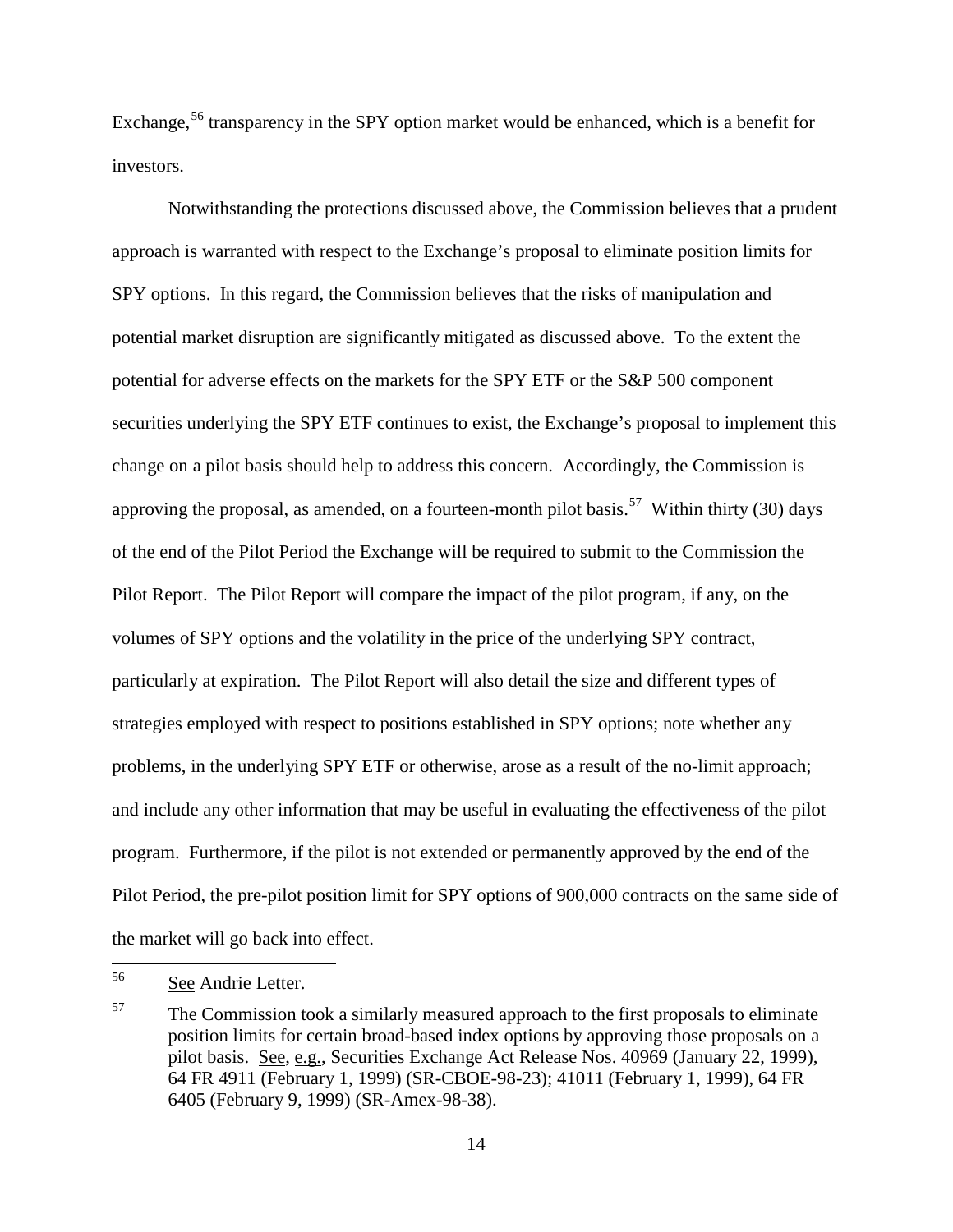The Commission expects that, throughout the Pilot Period, the Exchange will monitor for any problems and collect and analyze on an ongoing basis the data and information that the Exchange ultimately intends to include in the Pilot Report. The Commission also expects that the Exchange will take prompt action, including timely communication with the Commission and with other marketplace self-regulatory organizations responsible for oversight of trading in component stocks, should any unanticipated adverse market effects develop.

The Commission finds good cause to approve the filing, as amended by Amendment No. 1 to the proposed rule change, prior to the thirtieth day after the date of publication of notice of filing thereof in the Federal Register. Specifically, by limiting the proposed rule change to a pilot program, the amendment narrows the scope of the proposal. Moreover, the proposal, which in its original version would have eliminated position limits permanently, was open for comment, as is usual, for twenty-one days after publication and generated only two responses – one of which supported the proposal and one that did not raise objection to it.<sup>[58](#page-14-0)</sup> Further, the Pilot Report and the data that the Exchange commits in Amendment No. 1 to provide to the Commission enhance the proposal by adding a component that should help the Exchange and the Commission assess the impact of eliminating SPY option position limits. In addition, Amendment No. 1 enhances the proposal by making explicit that the hedge reporting requirement of NYSE Amex Options Rule 906(b) applies to SPY options. Accordingly, the Commission believes that good cause exists, consistent with Sections 6(b)(5) and 19(b) of the Act to approve the filing, as amended by Amendment No. 1 to the proposed rule change, on an accelerated basis.

<span id="page-14-0"></span> <sup>58</sup> See Andrie Letter and CBOE Letter.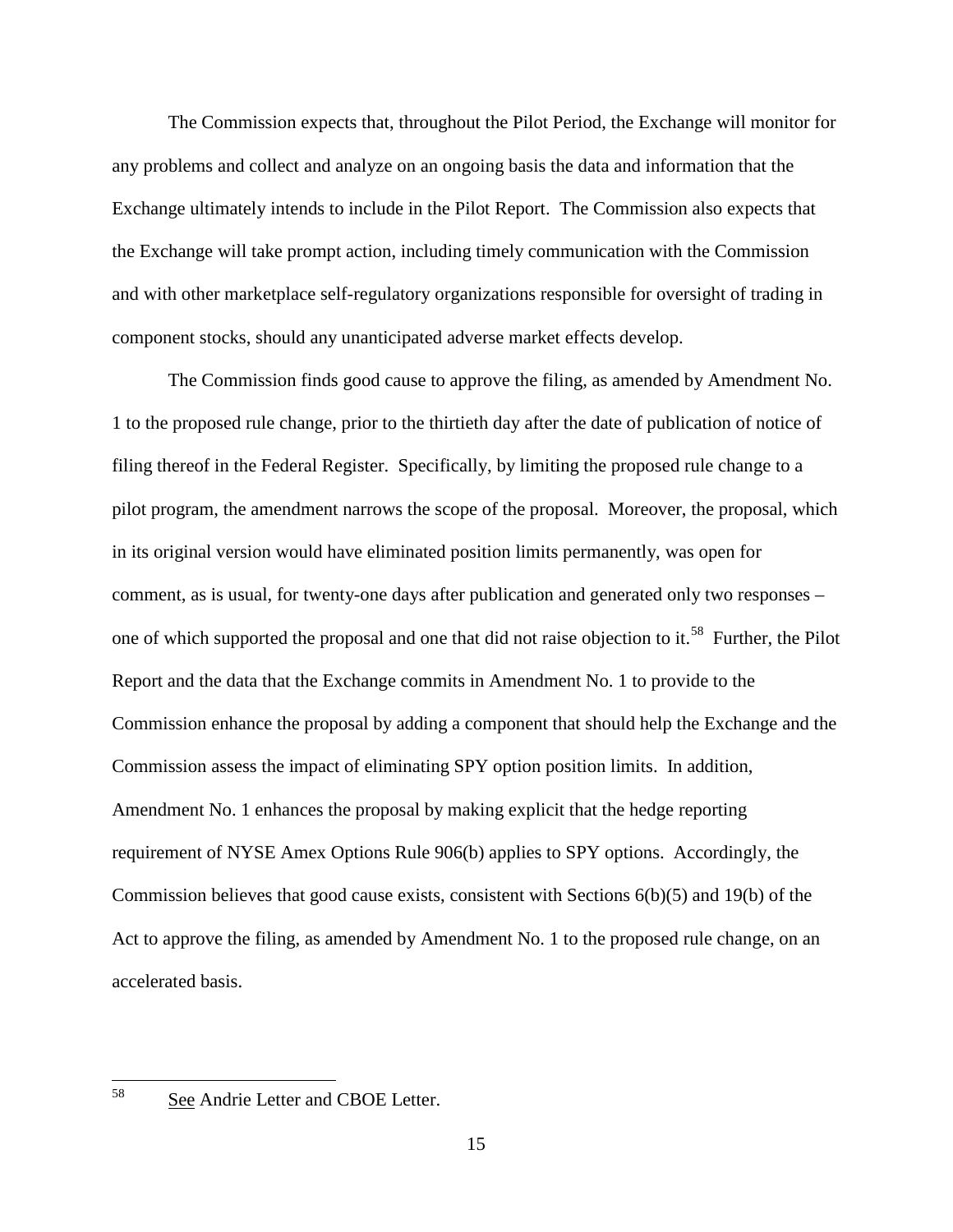### V. Solicitation of Comments on Amendment No. 1

Interested persons are invited to submit written data, views, and arguments concerning the foregoing, including whether Amendment No. 1 is consistent with the Act. Comments may be submitted by any of the following methods:

#### Electronic comments:

- Use the Commission's Internet comment form [\(http://www.sec.gov/rules/sro.shtml\)](http://www.sec.gov/rules/sro.shtml); or
- Send an e-mail to [rule-comments@sec.gov.](mailto:rule-comments@sec.gov) Please include File Number SR-NYSEAmex-2012-29 on the subject line.

### Paper comments:

• Send paper comments in triplicate to Elizabeth M. Murphy, Secretary, Securities and Exchange Commission, 100 F Street, NE, Washington, DC 20549-1090.

All submissions should refer to File Number SR-NYSEAmex-2012-29. This file number should be included on the subject line if e-mail is used. To help the Commission process and review your comments more efficiently, please use only one method. The Commission will post all comments on the Commission's Internet website [\(http://www.sec.gov/rules/sro.shtml\)](http://www.sec.gov/rules/sro.shtml). Copies of the submission, all subsequent amendments, all written statements with respect to the proposed rule change that are filed with the Commission, and all written communications relating to the proposed rule change between the Commission and any person, other than those that may be withheld from the public in accordance with the provisions of 5 U.S.C. 552, will be available for website viewing and printing in the Commission's Public Reference Room, 100 F Street, NE, Washington, DC 20549, on official business days between the hours of 10:00 a.m.